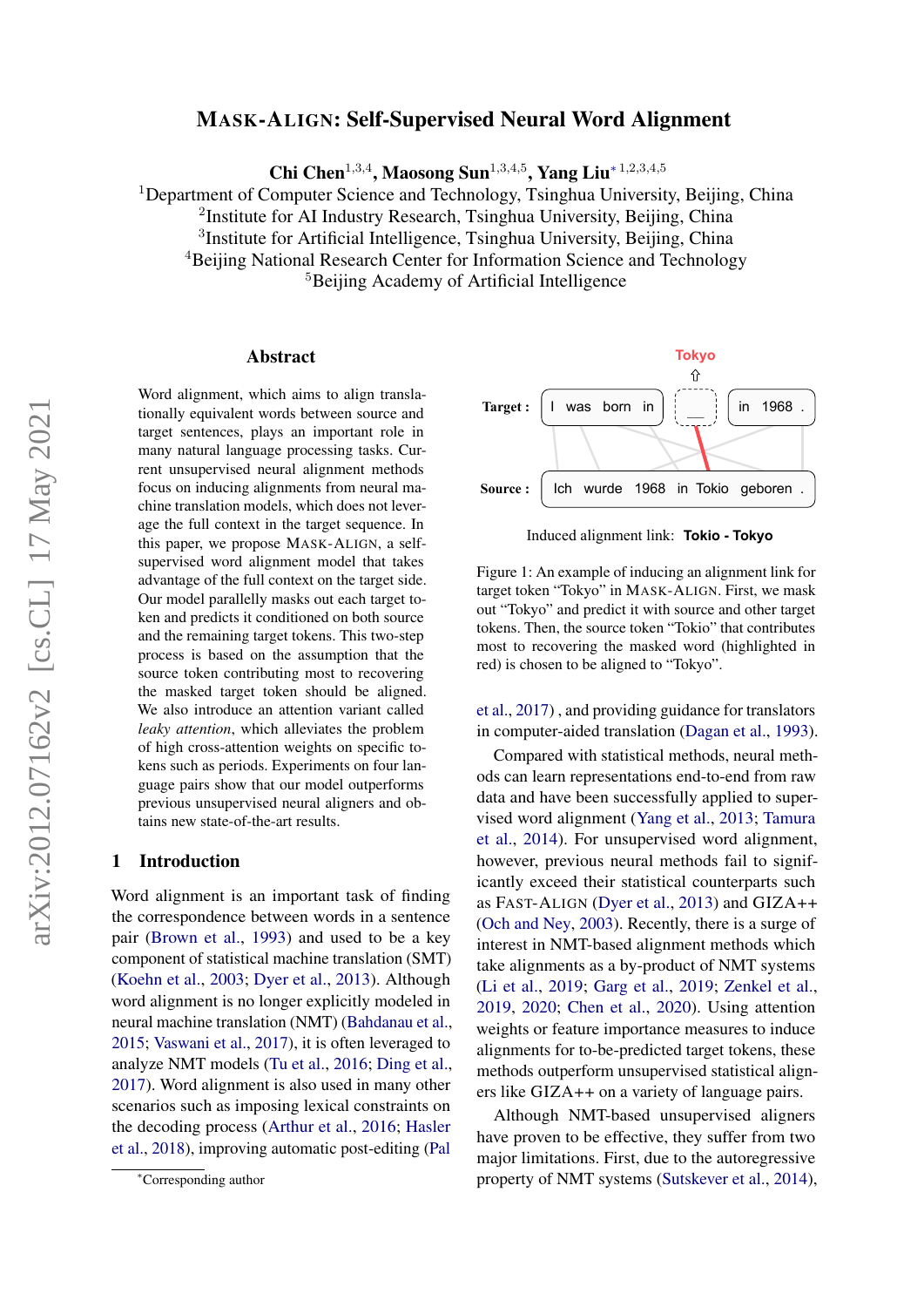<span id="page-1-0"></span>

Figure 2: The architecture of MASK-ALIGN.

they only leverage part of the target context. This inevitably brings noisy alignments when the prediction is ambiguous. Consider the target sentence in Figure [1.](#page-0-0) When predicting "Tokyo", an NMT system may generate "1968" because future context is not observed, leading to a wrong alignment link ("1968", "Tokyo"). Second, they have to incorporate an additional guided alignment loss [\(Chen](#page-8-8) [et al.,](#page-8-8) [2016\)](#page-8-8) to outperform GIZA++. This loss requires pseudo alignments of the full training data to guide the training of the model. Although these pseudo alignments can be utilized to partially alleviate the problem of ignoring future context, they are computationally expensive to obtain.

In this paper, we propose a self-supervised model specifically designed for the word alignment task, namely MASK-ALIGN. Our model parallelly masks out each target token and recovers it conditioned on the source and other target tokens. Figure [1](#page-0-0) shows an example where the target token "Tokyo" is masked out and re-predicted. Intuitively, as all source tokens except "Tokio" can find their counterparts on the target side, "Tokio" should be aligned to the masked token. Based on this intuition, we assume that the source token contributing most to recovering a masked target token should be aligned to that target token. Compared with NMTbased methods, MASK-ALIGN is able to take full advantage of bidirectional context on the target side and hopefully achieves higher alignment quality. We also introduce an attention variant called *leaky attention* to reduce the high attention weights on specific tokens such as periods. By encouraging agreement between two directional models both for training and inference, our method consistently

outperforms the state-of-the-art on four language pairs without using guided alignment loss.

# 2 Approach

Figure [2](#page-1-0) shows the architecture of our model. The model predicts each target token conditioned on the source and other target tokens and generates alignments from the attention weights between source and target (Section [2.1\)](#page-1-1). Specifically, our approach introduces two attention variants, *static-KV attention* and *leaky attention*, to efficiently obtain attention weights for word alignment. To better utilize attention weights from two directions, we encourage agreement between two unidirectional models during both training (Section [2.2\)](#page-3-0) and inference (Section [2.3\)](#page-4-0).

# <span id="page-1-1"></span>2.1 Modeling

Conventional unsupervised neural aligners are based on NMT models [\(Peter et al.,](#page-9-9) [2017;](#page-9-9) [Garg](#page-8-6) [et al.,](#page-8-6) [2019\)](#page-8-6). Given a source sentence  $x =$  $x_1, \ldots, x_J$  and a target sentence  $y = y_1, \ldots, y_I$ , NMT models the probability of the target sentence conditioned on the source sentence:

$$
P(\mathbf{y}|\mathbf{x};\theta) = \prod_{i=1}^{I} P(y_i|\mathbf{y}_{< i}, \mathbf{x}; \theta) \tag{1}
$$

where  $y_{\leq i}$  is a partial translation. One problem of this type of approaches is that they fail to exploit the future context on the target side, which is probably helpful for word alignment.

To address this problem, we model the same conditional probability but predict each target token  $y_i$  conditioned on the source sentence x and the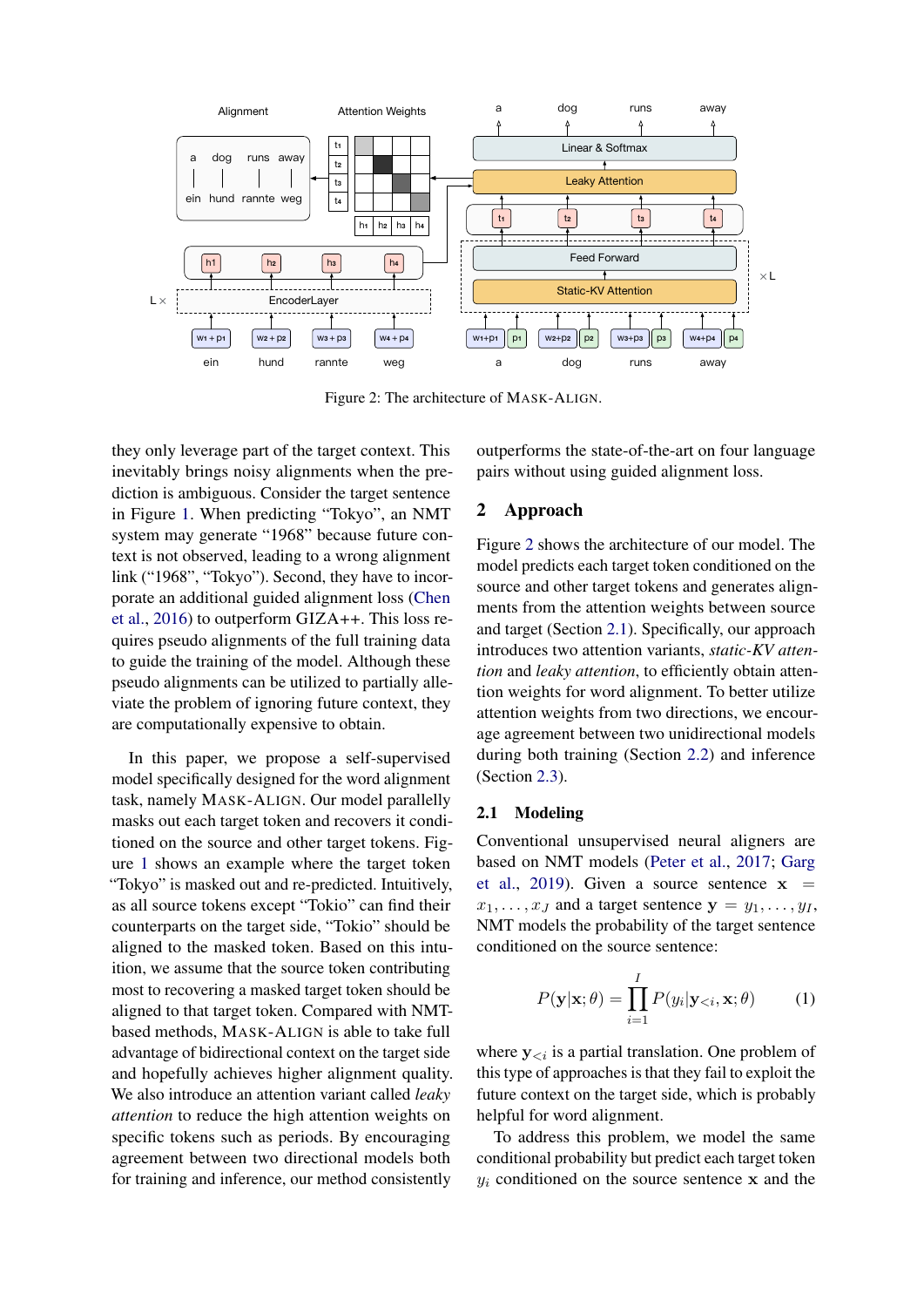remaining target tokens  $y \backslash y_i$ :

$$
P(\mathbf{y}|\mathbf{x};\theta) = \prod_{i=1}^{I} P(y_i|\mathbf{y}\backslash y_i, \mathbf{x};\theta)
$$
 (2)

This equals to masking out each  $y_i$  and then recovering it. We build our model on top of Transformer [\(Vaswani et al.,](#page-9-1) [2017\)](#page-9-1) which is the state-of-the-art sequence-to-sequence architecture. Next, we will discuss in detail the implementation of our model.

## <span id="page-2-1"></span>Static-KV Attention

As self-attention is fully-connected, directly computing  $\prod_{i=1}^{I} P(y_i | \mathbf{y} \backslash y_i, \mathbf{x}; \theta)$  with a vanilla Transformer requires I separate forward passes, in each of which only one target token is masked out and predicted. This is costly and time-consuming. Therefore, how to parallelly mask out and predict all target tokens in a single pass is important.

To do so, a major challenge is to avoid the representation of a masked token getting involved in the prediction process of itself. Inspired by [Kasai](#page-9-10) [et al.](#page-9-10) [\(2020\)](#page-9-10), we modify the self-attention in the Transformer decoder to perform the forward passes concurrently. Given the word embedding  $w_i$  and position embedding  $\mathbf{p}_i$  for target token  $y_i$ , we first separate the query inputs  $q_i$  from key  $k_i$  and value inputs  $v_i$  to prevent the to-be-predicted token itself from participating in the prediction:

$$
\mathbf{q}_i = \mathbf{p}_i \mathbf{W}^Q \tag{3}
$$

$$
\mathbf{k}_i = (\mathbf{w}_i + \mathbf{p}_i)\mathbf{W}^K
$$
 (4)

$$
\mathbf{v}_i = (\mathbf{w}_i + \mathbf{p}_i)\mathbf{W}^V \tag{5}
$$

where  $W^Q$ ,  $W^K$  and  $W^V$  are parameter matrices. The hidden representation  $h_i$  for  $y_i$  is computed by attending to keys and values,  $\mathbf{K}_{\neq i}$  and  $\mathbf{V}_{\neq i}$ , that correspond to the remaining tokens  $y \ y_i$ :

$$
\mathbf{h}_i = \text{Attention}(\mathbf{q}_i, \mathbf{K}_{\neq i}, \mathbf{V}_{\neq i}) \tag{6}
$$

$$
\mathbf{K}_{\neq i} = \text{Concat}(\{\mathbf{k}_m | m \neq i\})\tag{7}
$$

$$
\mathbf{V}_{\neq i} = \text{Concat}(\{\mathbf{v}_m | m \neq i\})
$$
 (8)

In this way, we ensure that  $h_i$  is isolated from the word embedding  $w_i$  in a single decoder layer. However, there exists a problem of information leakage if we update the key and value inputs for each position across decoder layers since they will contain the representation of each position from previous layers. Therefore, we keep the key and value inputs unchanged and only update the query inputs

Alignment

<span id="page-2-0"></span>

Attention Weights

Figure 3: An example of inducing alignments from attention weights where the source token "." has high attention weights. The two "in"s in the target sentence are wrongly aligned to "." because of the high attention weights on it.

to avoid information leakage:

$$
\mathbf{h}_{i}^{l} = \text{Attention}(\mathbf{q}_{i}^{l}, \mathbf{K}_{\neq i}, \mathbf{V}_{\neq i})
$$
(9)  

$$
\mathbf{q}_{i}^{l} = \mathbf{h}_{i}^{l-1} \mathbf{W}^{Q}
$$
(10)

where  $\mathbf{q}_i^l$  and  $\mathbf{h}_i^l$  denote the query inputs and hidden states for  $y_i$  in the *l*-th layer, respectively.  $\mathbf{h}_i^0$  is initialized with  $\mathbf{p}_i$ . We name this variant of attention the static-KV attention. By static-KV, we mean the keys and values are unchanged across different layers in our approach. Our model replaces all selfattention in the decoder with static-KV attention.

#### <span id="page-2-2"></span>Leaky Attention

Extracting alignments from vanilla cross-attention often suffers from the high attention weights on some specific source tokens such as periods, [EOS], or other high frequency tokens (see Figure [3\)](#page-2-0). This is similar to the "garbage collectors" effect [\(Moore,](#page-9-11) [2004\)](#page-9-11) in statistical aligners, where a source token is aligned to too many target tokens. Hereinafter, we will refer to these tokens as *collectors*. As a result of such effect, many target tokens (e.g., the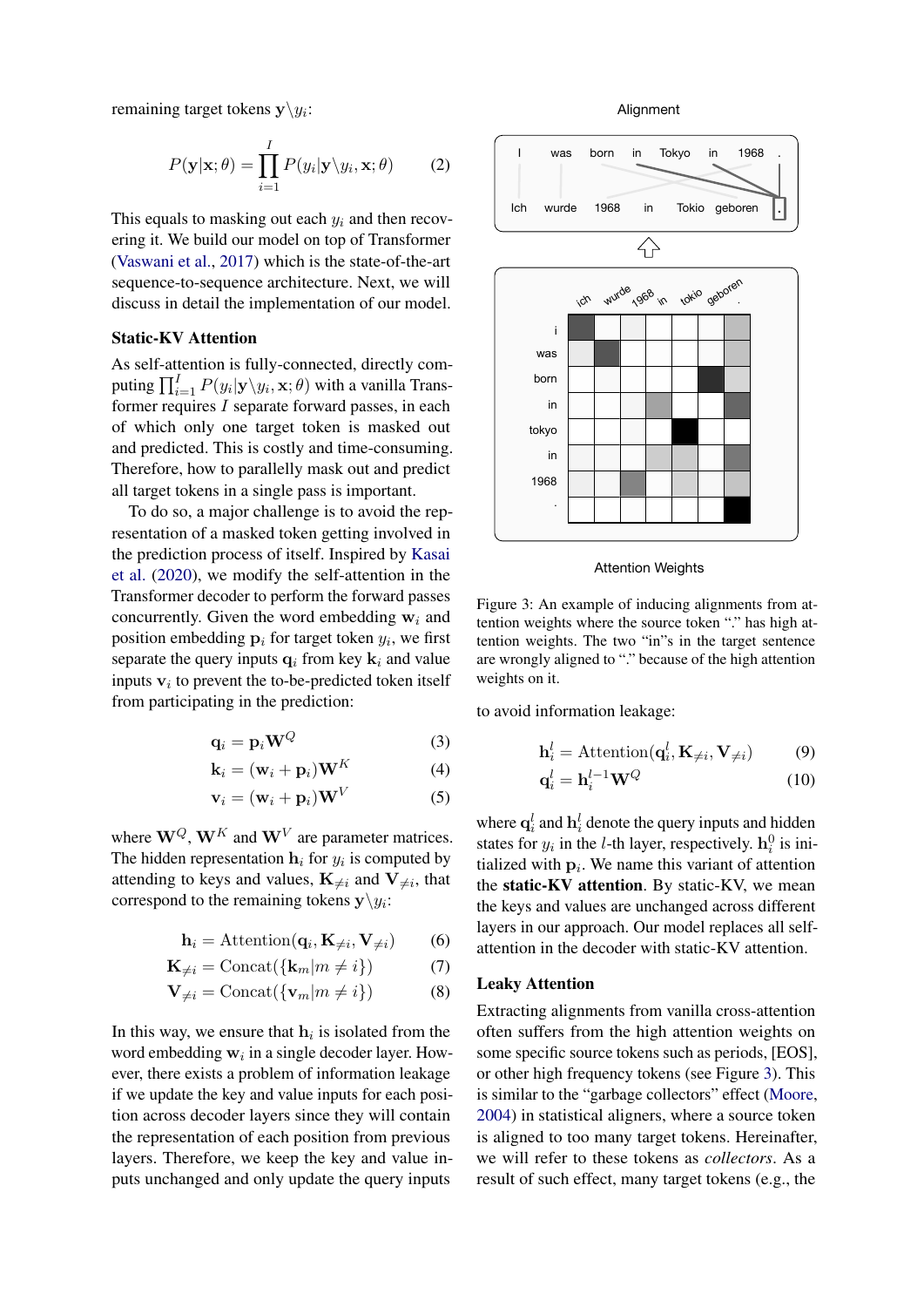<span id="page-3-1"></span>

Figure 4: An illustrative example of the attention weights from two directional models using vanilla and leaky attention. Leaky attention provides a leak position "[NULL]" to collect extra attention weights.

two "in"s in Figure [3\)](#page-2-0) will be incorrectly aligned to the collectors according to the attention weights.

This phenomenon has been studied in previous works [\(Clark et al.,](#page-8-9) [2019;](#page-8-9) [Kobayashi et al.,](#page-9-12) [2020\)](#page-9-12). [Kobayashi et al.](#page-9-12) [\(2020\)](#page-9-12) show that the norms of the value vectors for the collectors are usually small, making their influence on attention outputs actually limited. We conjecture that this phenomenon is due to the incapability of NMT-based aligners to deal with tokens that have no counterparts on the other side because there is no empty (NULL) token that is widely used in statistical aligners [\(Brown et al.,](#page-8-0) [1993;](#page-8-0) [Och and Ney,](#page-9-6) [2003\)](#page-9-6).

We propose to explicitly model the NULL token with an attention variant, namely leaky attention. As shown in Figure [4,](#page-3-1) when calculating crossattention weights, leaky attention provides an extra "leak" position in addition to the encoder outputs. Acting as the NULL token, this leak position is expected to address the biased attention weight problem. To be specific, we parameterize the key and value vectors as  $k_{\text{NULL}}$  and  $v_{\text{NULL}}$  for the leak position in the cross-attention, and concatenate them with the transformed vectors of the encoder outputs. The attention output  $z_i$  is computed as follows:

$$
\mathbf{z}_i = \text{Attention}(\mathbf{h}_i^L \mathbf{W}^Q, \mathbf{K}, \mathbf{V}) \tag{11}
$$

$$
\mathbf{K} = \text{Concat}(\mathbf{k}_{\text{NULL}}, \mathbf{H}_{\text{enc}} \mathbf{W}^K) \qquad (12)
$$

$$
\mathbf{V} = \text{Concat}(\mathbf{v}_{\text{NULL}}, \mathbf{H}_{\text{enc}} \mathbf{W}^V) \qquad (13)
$$

where  $H_{\text{enc}}$  denotes encoder outputs. <sup>[1](#page-3-2)</sup> We use a normal distribution with a mean of 0 and a small deviation to initialize  $k_{\text{NULL}}$  and  $v_{\text{NULL}}$  to ensure that their initial norms are rather small. When extracting alignments, we only consider the attention matrix without the leak position.

Note that leaky attention is different from adding a special token in the source sequence, which will share the same high attention weights with the existing collector instead of calibrating it [\(Vig and Be](#page-10-3)[linkov,](#page-10-3) [2019\)](#page-10-3). Our parameterized method is more flexible than Leaky-Softmax [\(Sabour et al.,](#page-9-13) [2017\)](#page-9-13) which adds an extra dimension with the value of zero to the routing logits. In Section [2.2,](#page-3-0) we will show that leaky attention is also helpful for applying agreement-based training on two directional models.

We remove the cross-attention in all but the last decoder layer. This makes the interaction between the source and target restricted in the last layer. Our experiments demonstrate that this modification improves alignment results with fewer model parameters.

### <span id="page-3-0"></span>2.2 Training

To better utilize the attention weights from two directions, we apply an agreement loss in the training process to improve the symmetry of our model, which has proven effective in statistical alignment models [\(Liang et al.,](#page-9-14) [2006;](#page-9-14) [Liu et al.,](#page-9-15) [2015\)](#page-9-15). Given a parallel sentence pair  $\langle x, v \rangle$ , we can obtain the attention weights from two different directions, denoted as  $W_{x\to y}$  and  $W_{y\to x}$ . As alignment is bijective,  $W_{x\to y}$  is supposed to be equal to the transpose of  $W_{y\to x}$ . We encourage this kind of symmetry through an agreement loss:

$$
\mathcal{L}_a = \text{MSE}\left(\boldsymbol{W}_{\mathbf{x}\to\mathbf{y}}, \boldsymbol{W}_{\mathbf{y}\to\mathbf{x}}^\top\right) \tag{14}
$$

where MSE represents the mean squared error.

For vanilla attention,  $\mathcal{L}_a$  is hardly small because of the normalization constraint. As shown in Figure [4,](#page-3-1) due to the use of softmax activation, the minimal value of  $\mathcal{L}_a$  is 0.25 for vanilla attention. Using leaky attention, our approach can achieve a lower agreement loss ( $\mathcal{L}_a$  = 0.1) by adjusting the weights on the leak position.

However, our model may converge to a degenerate case of zero agreement loss where attention weights are all zero except for the leak position. We circumvent this case by introducing an entropy

<span id="page-3-2"></span> ${}^{1}$ A similar attention implementation can be found in [https://github.com/pytorch/fairseq/blob/master/fairseq/](https://github.com/pytorch/fairseq/blob/master/fairseq/modules/multihead_attention.py) [modules/multihead](https://github.com/pytorch/fairseq/blob/master/fairseq/modules/multihead_attention.py) attention.py.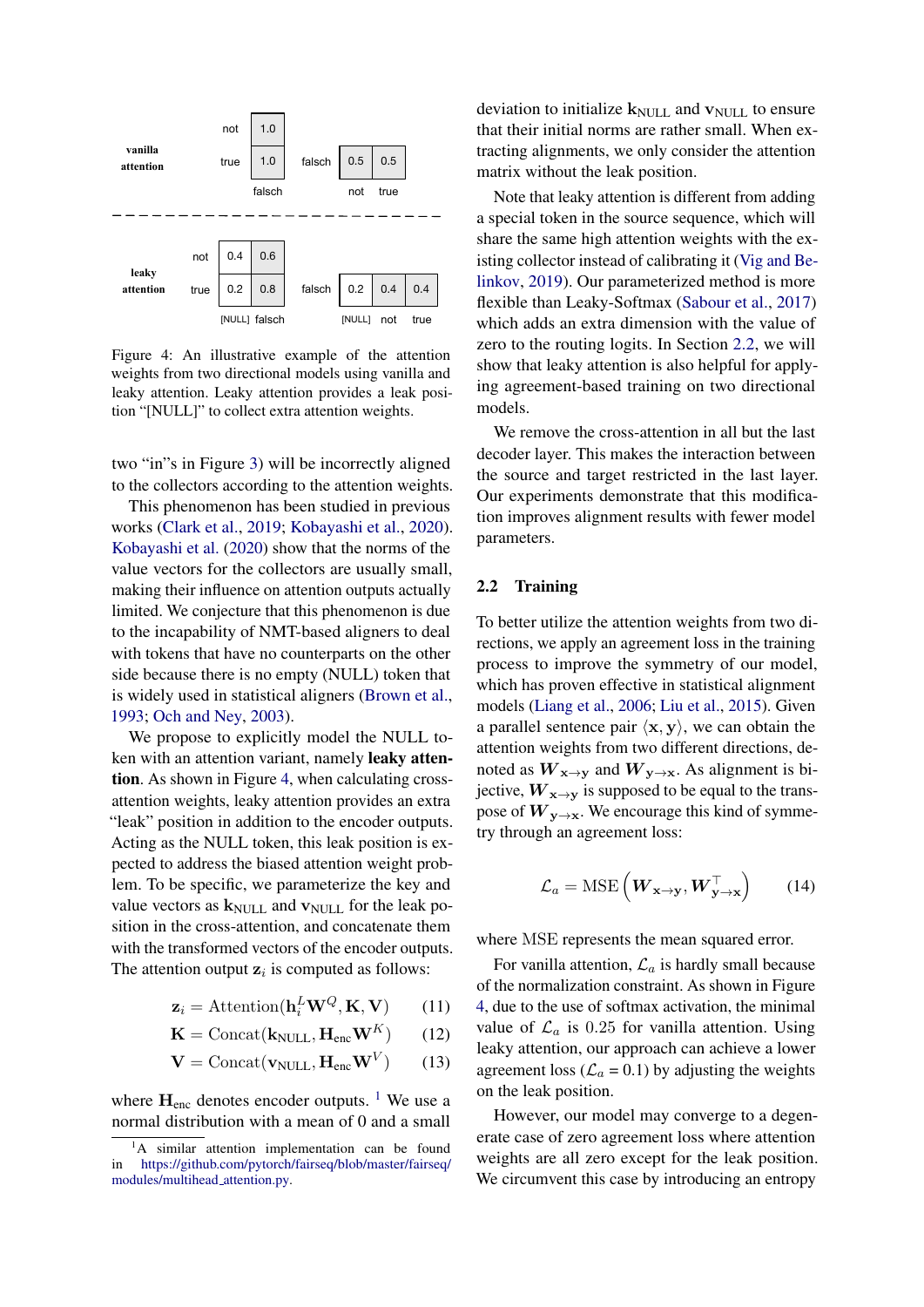loss on the attention weights:

$$
\mathcal{L}_{e,\mathbf{x}\to\mathbf{y}} = -\frac{1}{I} \sum_{i=1}^{I} \sum_{j=1}^{J} \tilde{W}_{\mathbf{x}\to\mathbf{y}}^{ij} \log \tilde{W}_{ij} \qquad (15)
$$

$$
\tilde{W}_{\mathbf{x}\to\mathbf{y}}^{ij} = \frac{W_{\mathbf{x}\to\mathbf{y}}^{ij} + \lambda}{\sum_{j} \left( W_{\mathbf{x}\to\mathbf{y}}^{ij} + \lambda \right)}
$$
(16)

where  $\tilde{W}_{\mathbf{x}\to\mathbf{y}}^{ij}$  is the renormalized attention weights and  $\lambda$  is a smoothing hyperparamter. Similarly, we have  $\mathcal{L}_{e,\mathbf{v}\to\mathbf{x}}$  for the inverse direction.

We jointly train two directional models using the following loss:

<span id="page-4-4"></span>
$$
\mathcal{L} = \mathcal{L}_{\mathbf{x} \to \mathbf{y}} + \mathcal{L}_{\mathbf{y} \to \mathbf{x}} + \alpha \mathcal{L}_a +
$$
  
\n
$$
\beta(\mathcal{L}_{e,\mathbf{x} \to \mathbf{y}} + \mathcal{L}_{e,\mathbf{y} \to \mathbf{x}})
$$
\n(17)

where  $\mathcal{L}_{\mathbf{x} \to \mathbf{y}}$  and  $\mathcal{L}_{\mathbf{y} \to \mathbf{x}}$  are NLL losses,  $\alpha$  and  $\beta$ are hyperparameters.

## <span id="page-4-0"></span>2.3 Inference

When extracting alignments, we compute an alignment score  $S_{ij}$  for  $y_i$  and  $x_j$  as the harmonic mean of attention weights  $W_{\mathbf{x}\to\mathbf{y}}^{ij}$  and  $W_{\mathbf{y}\to\mathbf{x}}^{ji}$  from two directional models:

$$
S_{ij} = \frac{2 W_{\mathbf{x}\to\mathbf{y}}^{ij} W_{\mathbf{y}\to\mathbf{x}}^{ji}}{W_{\mathbf{x}\to\mathbf{y}}^{ij} + W_{\mathbf{y}\to\mathbf{x}}^{ji}}
$$
(18)

We use the harmonic mean because we assume a large  $S_{ij}$  requires both  $W_{\mathbf{x}\to\mathbf{y}}^{ij}$  and  $W_{\mathbf{y}\to\mathbf{x}}^{ji}$  to be large. Word alignments can be induced from the alignment score matrix as follows:

$$
A_{ij} = \begin{cases} 1 & \text{if } S_{ij} \ge \tau \\ 0 & \text{otherwise} \end{cases}
$$
 (19)

where  $\tau$  is a threshold.

### 3 Experiments

### 3.1 Datasets

We conducted our experiments on four public datasets: German-English (De-En), English-French (En-Fr), Romanian-English (Ro-En) and Chinese-English (Zh-En). The Chinese-English training set is from the LDC corpus that consists of 1.2M sentence pairs. For validation and testing, we used the Chinese-English alignment dataset from [Liu et al.](#page-9-16) [\(2005\)](#page-9-16) [2](#page-4-1) , which contains 450 sentence pairs for validation and 450 for testing. For other three language pairs, we followed the experimental setup in

<span id="page-4-3"></span>[\(Zenkel et al.,](#page-10-1) [2019,](#page-10-1) [2020\)](#page-10-2) and used the preprocessing scripts from [Zenkel et al.](#page-10-1) [\(2019\)](#page-10-1) [3](#page-4-2) . Following [Ding et al.](#page-8-10) [\(2019\)](#page-8-10), we take the last 1000 sentences of the training data for these three datasets as validation sets. We used a joint source and target Byte Pair Encoding (BPE) [\(Sennrich et al.,](#page-9-17) [2016\)](#page-9-17) with 40k merge operations. During training, we filtered out sentences with the length of 1 to ensure the validity of the masking process.

# 3.2 Settings

We implemented our model based on the Transforemr architecture [\(Vaswani et al.,](#page-9-1) [2017\)](#page-9-1). The encoder consists of 6 standard Transformer encoder layers. The decoder is composed of 6 layers, each of which contains static-KV attention while only the last layer is equipped with leaky attention. We set the embedding size to 512, the hidden size to 1024, and attention heads to 4. The input and output embeddings are shared for the decoder.

We trained the models with a batch size of 36K tokens. We used early stopping based on the prediction accuracy on the validation sets. We tuned the hyperparameters via grid search on the Chinese-English validation set as it contains gold word alignments. In all of our experiments, we set  $\lambda = 0.05$ (Eq. [\(16\)](#page-4-3)),  $\alpha = 5$ ,  $\beta = 1$  (Eq. [\(17\)](#page-4-4)) and  $\tau = 0.2$ (Eq. [\(19\)](#page-4-5)). The evaluation metric is Alignment Error Rate (AER) [\(Och and Ney,](#page-9-18) [2000\)](#page-9-18).

## <span id="page-4-5"></span>3.3 Baselines

We introduce the following unsupervised neural baselines besides two statistical baselines FAST-ALIGN and GIZA++:

- NAIVE-ATT [\(Garg et al.,](#page-8-6) [2019\)](#page-8-6): a method that induces alignments from cross-attention weights of the best (usually penultimate) decoder layer in a vanilla Tranformer.
- NAIVE-ATT-LAST: same as NAIVE-ATT except that only the last decoder layer performs cross-attention.
- ADDSGD [\(Zenkel et al.,](#page-10-1) [2019\)](#page-10-1): a method that adds an extra alignment layer to repredict the to-be-aligned target token.
- MTL-FULLC [\(Garg et al.,](#page-8-6) [2019\)](#page-8-6): a method that supervises an attention head with symmetrized NAIVE-ATT alignments in a multitask learning framework.

<span id="page-4-1"></span><sup>2</sup> [http://nlp.csai.tsinghua.edu.cn/](http://nlp.csai.tsinghua.edu.cn/~ly/systems/TsinghuaAligner/TsinghuaAligner.html)∼ly/systems/ [TsinghuaAligner/TsinghuaAligner.html](http://nlp.csai.tsinghua.edu.cn/~ly/systems/TsinghuaAligner/TsinghuaAligner.html)

<span id="page-4-2"></span><sup>3</sup> <https://github.com/lilt/alignment-scripts>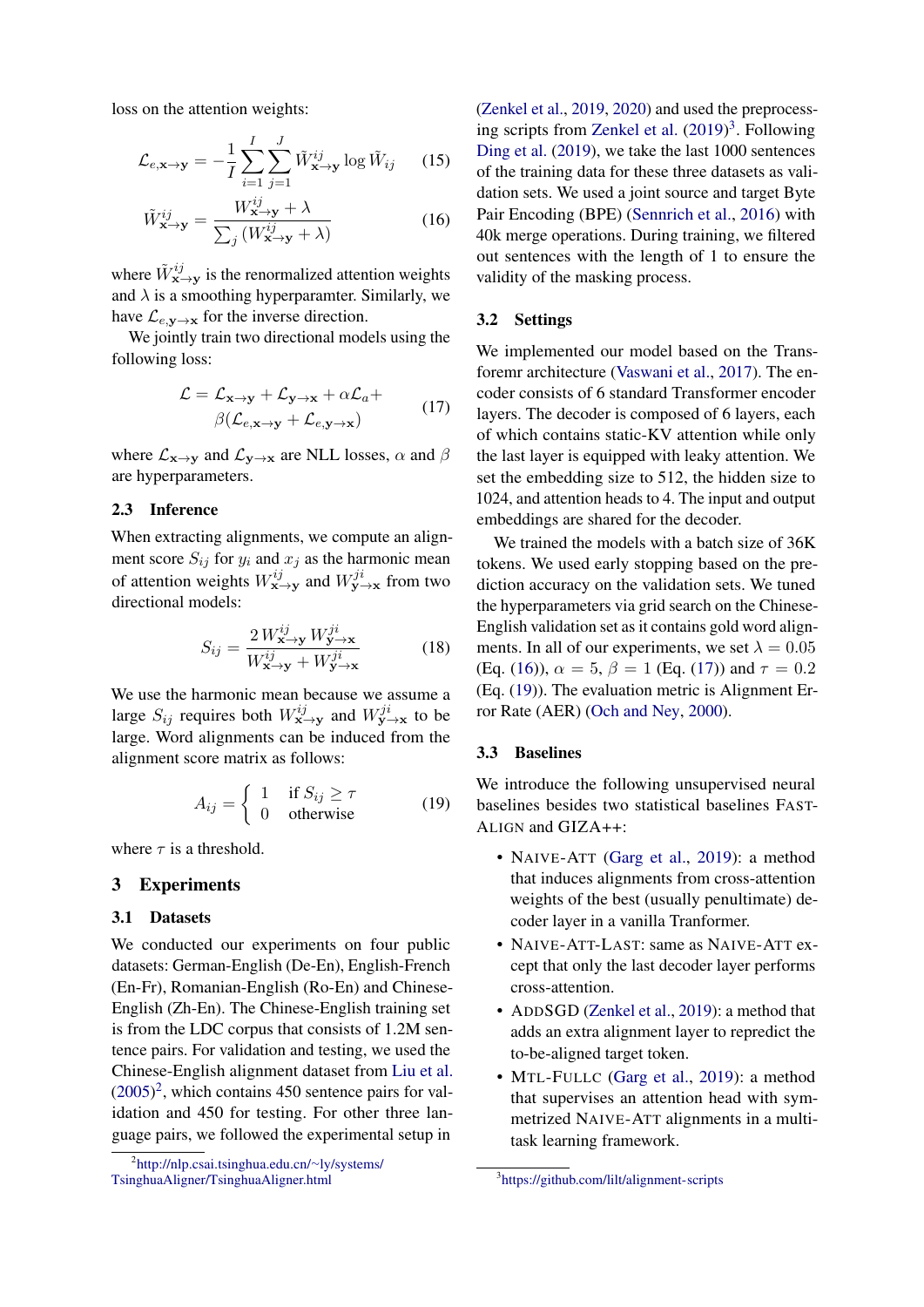<span id="page-5-0"></span>

| <b>Method</b>                    | Guided | De-En | En-Fr | $Ro$ -En | Zh-En |
|----------------------------------|--------|-------|-------|----------|-------|
| FAST-ALIGN (Dyer et al., 2013)   | N      | 25.7  | 12.1  | 31.8     |       |
| $GIZA++$ (Och and Ney, 2003)     | N      | 17.8  | 6.1   | 26.0     | 18.5  |
| NAIVE-ATT (Garg et al., 2019)    | N      | 31.9  | 18.5  | 32.9     | 28.9  |
| NAIVE-ATT-LAST                   | N      | 28.4  | 17.7  | 32.4     | 26.4  |
| ADDSGD (Zenkel et al., 2019)     | N      | 21.2  | 10.0  | 27.6     |       |
| MTL-FULLC (Garg et al., 2019)    | N      | 20.2  | 7.7   | 26.0     |       |
| BAO (Zenkel et al., 2020)        | N      | 17.9  | 8.4   | 24.1     |       |
| SHIFT-ATT (Chen et al., 2020)    | N      | 17.9  | 6.6   | 23.9     | 20.2  |
| MTL-FULLC-GZ (Garg et al., 2019) | Y      | 16.0  | 4.6   | 23.1     |       |
| BAO-GUIDED (Zenkel et al., 2020) | Y      | 16.3  | 5.0   | 23.4     |       |
| SHIFT-AET (Chen et al., 2020)    | Y      | 15.4  | 4.7   | 21.2     | 17.2  |
| MASK-ALIGN                       | N      | 14.4  | 4.4   | 19.5     | 13.8  |

Table 1: Alignment Error Rate (AER) scores on four datasets for different alignment methods. The lower AER, the better. "Guided" denotes whether the guided alignment loss is used during training. All results are symmetrized. We highlight the best results for each language pair in bold.

- BAO [\(Zenkel et al.,](#page-10-2) [2020\)](#page-10-2): an improved version of ADDSGD that extracts alignments with Bidirectional Attention Optimization.
- SHIFT-ATT [\(Chen et al.,](#page-8-7) [2020\)](#page-8-7): a method that induces alignments when the to-be-aligned tatget token is the decoder input instead of the output.

We also included three additional baselines with guided training: (1) MTL-FULLC-GZ [\(Garg et al.,](#page-8-6) [2019\)](#page-8-6) which replaces the alignment labels in MTL-FULLC with GIZA++ results, (2) BAO-GUIDED [\(Zenkel et al.,](#page-10-2) [2020\)](#page-10-2) which uses alignments from BAO for guided alignment training, (3) SHIFT-AET [\(Chen et al.,](#page-8-7) [2020\)](#page-8-7) which trains an additional alignment module with supervision from symmetrized SHIFT-ATT alignments.

## 3.4 Main Results

Table [1](#page-5-0) shows the results on four datasets. Our approach significantly outperforms all statistical and neural baselines. Specifically, it improves over GIZA++ by 1.7-6.5 AER points across different language pairs without using any guided alignment loss, making it a good substitute to this commonly used statistical alignment tool. Compared to SHIFT-ATT, the best neural methods without guided training, our approach achieves a gain of 2.2-6.4 AER points with fewer parameters (as we remove some cross-attention sublayers in the decoder).

When compared with baselines using guided training, we find MASK-ALIGN still achieves sub-

<span id="page-5-1"></span>

| Masked   | Leaky    | Agree        | AER  |
|----------|----------|--------------|------|
| $\times$ | $\times$ | $\times$     | 28.4 |
|          | $\times$ | $\times$     | 27.2 |
| $\times$ |          | $\times$     | 28.3 |
| $\times$ | $\times$ | $\checkmark$ | 26.6 |
| $\times$ |          |              | 23.4 |
|          | $\times$ |              | 17.6 |
|          |          | $\times$     | 17.2 |
|          |          |              | 14.4 |

Table 2: Ablation study on the German-English dataset. We use "Masked" to denote the masked modeling with static-KV attention in Section [2.1,](#page-2-1) "Leaky" to denote the leaky attention in Section [2.1](#page-2-2) and "Agree" to denote the agreement-based training and inference in Sections [2.2](#page-3-0) and [2.3.](#page-4-0)

stantial improvements over all methods. For example, on the Romanian-English dataset, it improves over SHIFT-AET by 1.7 AER points. Recall that our method is fully end-to-end, which does not require a time-consuming process of obtaining pseudo alignments for full training data.

## 3.5 Ablation Study

Table [2](#page-5-1) shows the ablation results on the German-English dataset. As we can see, masked modeling seems to play a critical role since removing it will deteriorate the performance by at least 9.0 AER. We also find that leaky attention and agreementbased training and inference are both important. Removing any of them will significantly diminish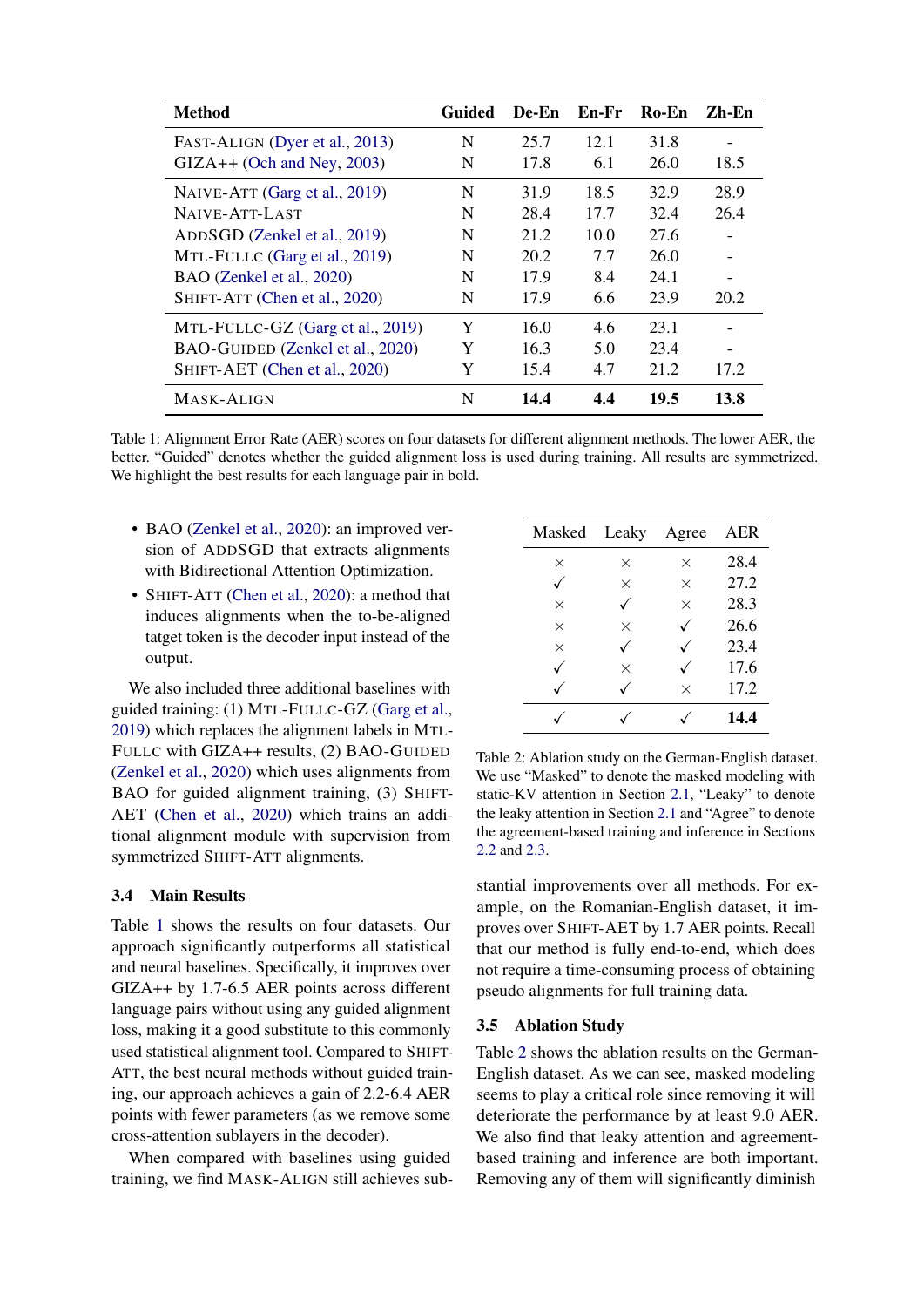<span id="page-6-0"></span>

Figure 5: Attention weights from vanilla and leaky attention. "MR" is short for "menschenrechte", which means "human rights" in English. We use "[NULL]" to denote the leak position.

<span id="page-6-1"></span>

| source sentence [NULL]               |                        | MR           | in           | der | welt 1995 |                                   | 1996         |
|--------------------------------------|------------------------|--------------|--------------|-----|-----------|-----------------------------------|--------------|
| vanilla attention<br>leaky attention | <b>Service</b><br>-1.9 | 21 1<br>28.5 | 11.7<br>17.2 | 5.2 | 18.1 20.2 | $15.0$ $21.2$ $17.7$<br>24.2 21.4 | 21.8<br>23.8 |

Table 3: Norms of the transformed value vectors of different source tokens in Figure [5.](#page-6-0) We mark the minimum norm for each variant of attention with boldface.

the performance.

### 3.6 Effect of Leaky Attention

Figure [5](#page-6-0) shows the attention weights from vanilla and leaky attention and Table [3](#page-6-1) presents the norms of the transformed value vectors of each source token for two types of attention. For vanilla attention, we can see large weights on the high frequency token "der" and the small norm of its transformed value vector. As a result, the target token "in" will be wrongly aligned to "der". While for leaky attention, we observe a similar phenomenon on the leak position "[NULL]", and "in" will not be aligned to any source tokens since the weights on all source tokens are small. This example shows leaky attention can effectively prevent the collector phenomenon.

## 3.7 Analysis

Removing End Punctuation To further investigate the performance of leaky attention, we tested an extraction method that excludes the attention weights on the end punctuation of a source sentence. The reason behind this is that when the source sentence contains the end punctuation, it will act as the collector in most cases. Therefore removing it will

<span id="page-6-2"></span>

| vanilla attention | 27.2 | 17.7 |
|-------------------|------|------|
| leaky attention   | 17.2 | 17.4 |

Method w/ punc. w/o punc.

Table 4: Comparison of AER with and without considering the attention weights on end punctuation.

alleviate the effect of collectors to a certain extent. Table [4](#page-6-2) shows the comparison results. For vanilla attention, removing end punctuation obtains a gain of 7.7 AER points. For leaky attention, however, such extraction method brings no improvement on alignment quality. This suggests that leaky attention can effectively alleviate the problem of collectors.

Case Study Figure [6](#page-7-0) shows the attention weights from four different models for the example in Figure [1.](#page-0-0) As we have discussed in Section [1,](#page-0-1) in this example, NMT-based methods might fail to resolve ambiguity when predicting the target token "tokyo". From the attention weight matrices, we can see that NMT-based methods (Figures  $6(b)$  and  $6(c)$ ) indeed put high weights wrongly on "1968" in the source sentence. As for MASK-ALIGN, we can see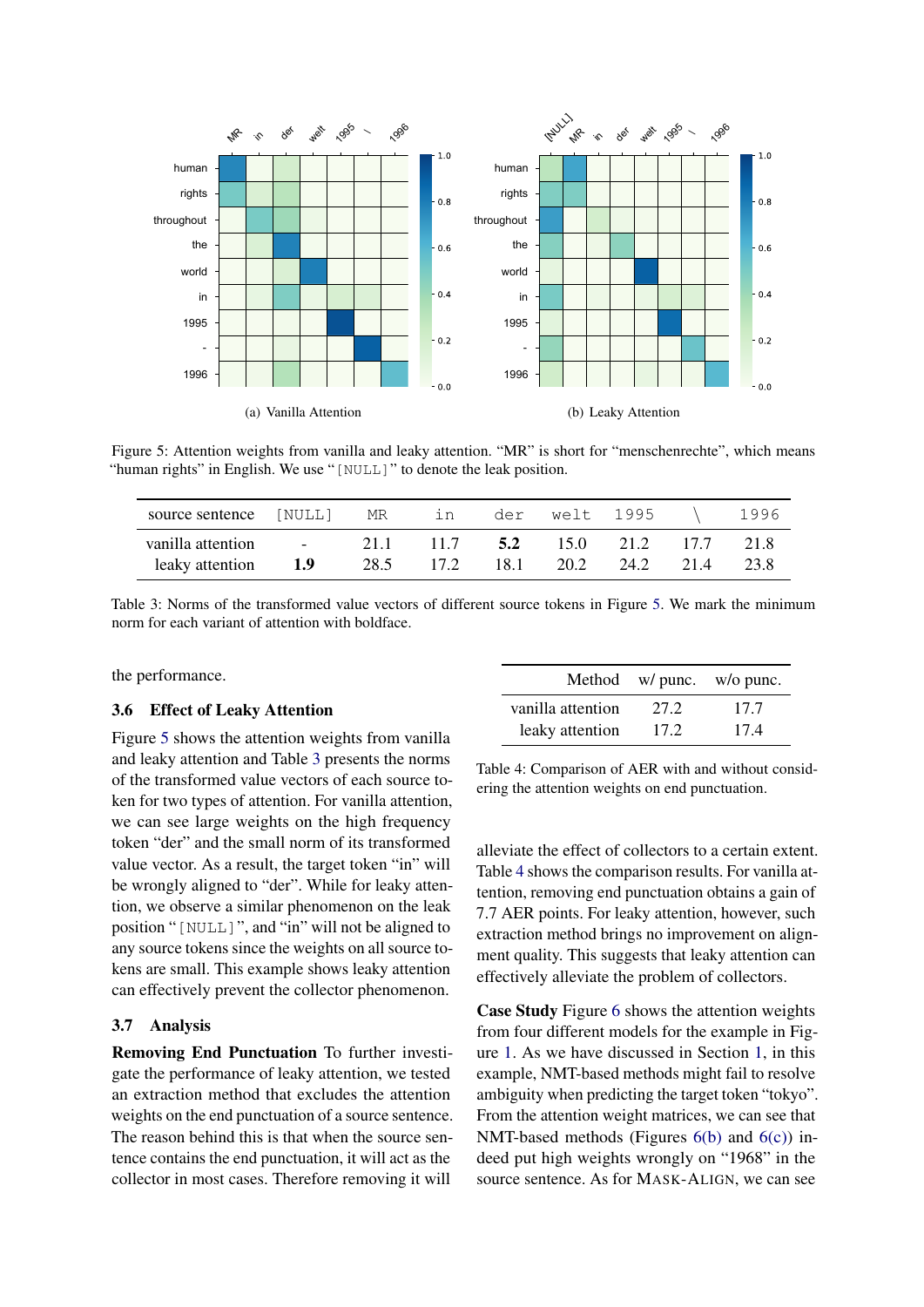<span id="page-7-1"></span><span id="page-7-0"></span>

Figure 6: Attention weights from different models for the example in Figure [1.](#page-0-0) Gold alignment is shown in (a). For target token "tokyo", NMT-based methods NAIVE-ATT-LAST (b) and SHIFT-ATT (c) assign high weights to the wrongly aligned source token "1968", while MASK-ALIGN (d) focuses on the correct source token "tokio".

<span id="page-7-3"></span>

Figure 7: Relations between prediction and alignment for different methods.

that the attention weights are highly consistent with the gold alignment, showing that our method can generate sparse and accurate attention weights.

Prediction and Alignment We analyzed the relevance between the correctness of word-level prediction and alignment. We regard a word as correctly predicted if any of its subwords are correct and as correctly aligned if one of its possible alignment is matched. Figure [7](#page-7-3) shows the results. We divide target tokens into four categories:

- 1. cPcA: correct prediction & correct alignment;
- 2. wPcA: wrong prediction & correct alignment;
- 3. cPwA: correct prediction & wrong alignment;
- 4. wPwA: wrong prediction & wrong alignment.

Compared with other methods, MASK-ALIGN significantly reduces the alignment errors caused by wrong predictions (wPwA). In addition, the number of the tokens with correct prediction but wrong

<span id="page-7-2"></span>alignment (cPwA) maintains at a low level, indicating that our model does not degenerate into a target masked language model despite the use of bidirectional target context.

### 4 Related Work

Our work is closely related to unsupervised neural word alignment. While early unsupervised neural aligners [\(Tamura et al.,](#page-9-5) [2014;](#page-9-5) [Alkhouli et al.,](#page-8-11) [2016;](#page-8-11) [Peter et al.,](#page-9-9) [2017\)](#page-9-9) failed to outperform their statistical counterparts such as FAST-ALIGN [\(Dyer et al.,](#page-8-1) [2013\)](#page-8-1) and GIZA++ [\(Och and Ney,](#page-9-6) [2003\)](#page-9-6), recent studies have made significant progress by inducing alignments from NMT models [\(Garg et al.,](#page-8-6) [2019;](#page-8-6) [Zenkel et al.,](#page-10-1) [2019,](#page-10-1) [2020;](#page-10-2) [Chen et al.,](#page-8-7) [2020\)](#page-8-7). Our work differs from prior studies in that we design a novel self-supervised model that is capable of utilizing more target context than NMT-based models to generate high quality alignments without using guided training.

Our work is also inspired by the success of conditional masked language models (CMLMs) [\(Ghazvininejad et al.,](#page-8-12) [2019\)](#page-8-12), which have been applied to non-autoregressive machine translation. The CMLM can leverage both previous and future context on the target side for sequence-to-sequence tasks with the masking mechanism. [Kasai et al.](#page-9-10) [\(2020\)](#page-9-10) extend it with a disentangled context Transformer that predicts every target token conditioned on arbitrary context. By taking the characteristics of word alignment into consideration, we propose to use static-KV attention to achieve masking and aligning in parallel. To the best of our knowledge, this is the first work that incorporates a CMLM into alignment models.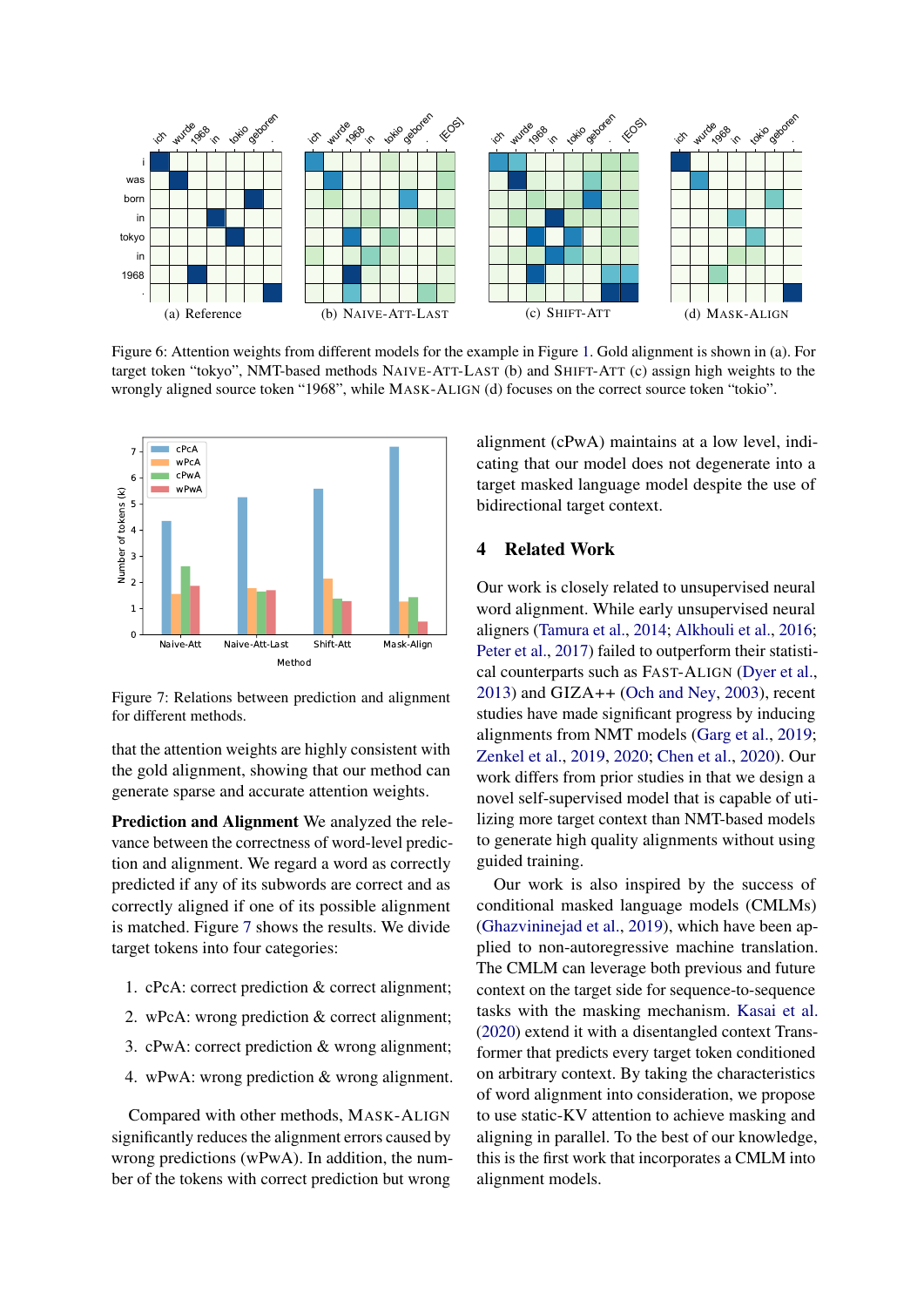# 5 Conclusion

We have presented a self-supervised neural alignment model MASK-ALIGN. Our model parallelly masks out and predicts each target token. We propose static-KV attention and leaky attention to achieve parallel computation and address the "garbage collectors" problem, respectively. Experiments show that MASK-ALIGN achieves new stateof-the-art results without using the guided alignment loss. In the future, we plan to extend our method to directly generate symmetrized alignments without leveraging the agreement between two unidirectional models.

# Acknowledgments

This work was supported by the National Key R&D Program of China (No. 2017YFB0202204), National Natural Science Foundation of China (No.61925601, No. 61772302) and Huawei Noah's Ark Lab. We thank all anonymous reviewers for their valuable comments and suggestions on this work.

# **References**

- <span id="page-8-11"></span>Tamer Alkhouli, Gabriel Bretschner, Jan-Thorsten Peter, Mohammed Hethnawi, Andreas Guta, and Hermann Ney. 2016. [Alignment-based neural machine](https://doi.org/10.18653/v1/W16-2206) [translation.](https://doi.org/10.18653/v1/W16-2206) In *Proceedings of the First Conference on Machine Translation: Volume 1, Research Papers*, pages 54–65, Berlin, Germany. Association for Computational Linguistics.
- <span id="page-8-4"></span>Philip Arthur, Graham Neubig, and Satoshi Nakamura. 2016. [Incorporating discrete translation lexicons](https://doi.org/10.18653/v1/D16-1162) [into neural machine translation.](https://doi.org/10.18653/v1/D16-1162) In *Proceedings of the 2016 Conference on Empirical Methods in Natural Language Processing*, pages 1557–1567, Austin, Texas. Association for Computational Linguistics.
- <span id="page-8-2"></span>Dzmitry Bahdanau, Kyunghyun Cho, and Yoshua Bengio. 2015. [Neural machine translation by jointly](http://arxiv.org/abs/1409.0473) [learning to align and translate.](http://arxiv.org/abs/1409.0473) In *3rd International Conference on Learning Representations, ICLR 2015, San Diego, CA, USA, May 7-9, 2015, Conference Track Proceedings*.
- <span id="page-8-0"></span>Peter F. Brown, Stephen A. Della Pietra, Vincent J. Della Pietra, and Robert L. Mercer. 1993. [The math](https://www.aclweb.org/anthology/J93-2003)[ematics of statistical machine translation: Parameter](https://www.aclweb.org/anthology/J93-2003) [estimation.](https://www.aclweb.org/anthology/J93-2003) *Computational Linguistics*, 19(2):263– 311.
- <span id="page-8-8"></span>Wenhu Chen, Evgeny Matusov, Shahram Khadivi, and Jan-Thorsten Peter. 2016. Guided alignment training for topic-aware neural machine translation. *Association for Machine Translation in the Americas*, page 121.
- <span id="page-8-7"></span>Yun Chen, Yang Liu, Guanhua Chen, Xin Jiang, and Qun Liu. 2020. [Accurate word alignment induction](https://doi.org/10.18653/v1/2020.emnlp-main.42) [from neural machine translation.](https://doi.org/10.18653/v1/2020.emnlp-main.42) In *Proceedings of the 2020 Conference on Empirical Methods in Natural Language Processing (EMNLP)*, pages 566–576, Online. Association for Computational Linguistics.
- <span id="page-8-9"></span>Kevin Clark, Urvashi Khandelwal, Omer Levy, and Christopher D. Manning. 2019. [What does BERT](https://doi.org/10.18653/v1/W19-4828) [look at? an analysis of BERT's attention.](https://doi.org/10.18653/v1/W19-4828) In *Proceedings of the 2019 ACL Workshop BlackboxNLP: Analyzing and Interpreting Neural Networks for NLP*, pages 276–286, Florence, Italy. Association for Computational Linguistics.
- <span id="page-8-5"></span>Ido Dagan, Kenneth Church, and Willian Gale. 1993. [Robust bilingual word alignment for machine aided](https://www.aclweb.org/anthology/W93-0301) [translation.](https://www.aclweb.org/anthology/W93-0301) In *Very Large Corpora: Academic and Industrial Perspectives*.
- <span id="page-8-10"></span>Shuoyang Ding, Hainan Xu, and Philipp Koehn. 2019. [Saliency-driven word alignment interpretation for](https://doi.org/10.18653/v1/W19-5201) [neural machine translation.](https://doi.org/10.18653/v1/W19-5201) In *Proceedings of the Fourth Conference on Machine Translation (Volume 1: Research Papers)*, pages 1–12, Florence, Italy. Association for Computational Linguistics.
- <span id="page-8-3"></span>Yanzhuo Ding, Yang Liu, Huanbo Luan, and Maosong Sun. 2017. [Visualizing and understanding neural](https://doi.org/10.18653/v1/P17-1106) [machine translation.](https://doi.org/10.18653/v1/P17-1106) In *Proceedings of the 55th Annual Meeting of the Association for Computational Linguistics (Volume 1: Long Papers)*, pages 1150– 1159, Vancouver, Canada. Association for Computational Linguistics.
- <span id="page-8-1"></span>Chris Dyer, Victor Chahuneau, and Noah A. Smith. 2013. [A simple, fast, and effective reparameter](https://www.aclweb.org/anthology/N13-1073)[ization of IBM model 2.](https://www.aclweb.org/anthology/N13-1073) In *Proceedings of the 2013 Conference of the North American Chapter of the Association for Computational Linguistics: Human Language Technologies*, pages 644–648, Atlanta, Georgia. Association for Computational Linguistics.
- <span id="page-8-6"></span>Sarthak Garg, Stephan Peitz, Udhyakumar Nallasamy, and Matthias Paulik. 2019. [Jointly learning to align](https://doi.org/10.18653/v1/D19-1453) [and translate with transformer models.](https://doi.org/10.18653/v1/D19-1453) In *Proceedings of the 2019 Conference on Empirical Methods in Natural Language Processing and the 9th International Joint Conference on Natural Language Processing (EMNLP-IJCNLP)*, pages 4453–4462, Hong Kong, China. Association for Computational Linguistics.
- <span id="page-8-12"></span>Marjan Ghazvininejad, Omer Levy, Yinhan Liu, and Luke Zettlemoyer. 2019. [Mask-predict: Parallel de](https://doi.org/10.18653/v1/D19-1633)[coding of conditional masked language models.](https://doi.org/10.18653/v1/D19-1633) In *Proceedings of the 2019 Conference on Empirical Methods in Natural Language Processing and the 9th International Joint Conference on Natural Language Processing (EMNLP-IJCNLP)*, pages 6112– 6121, Hong Kong, China. Association for Computational Linguistics.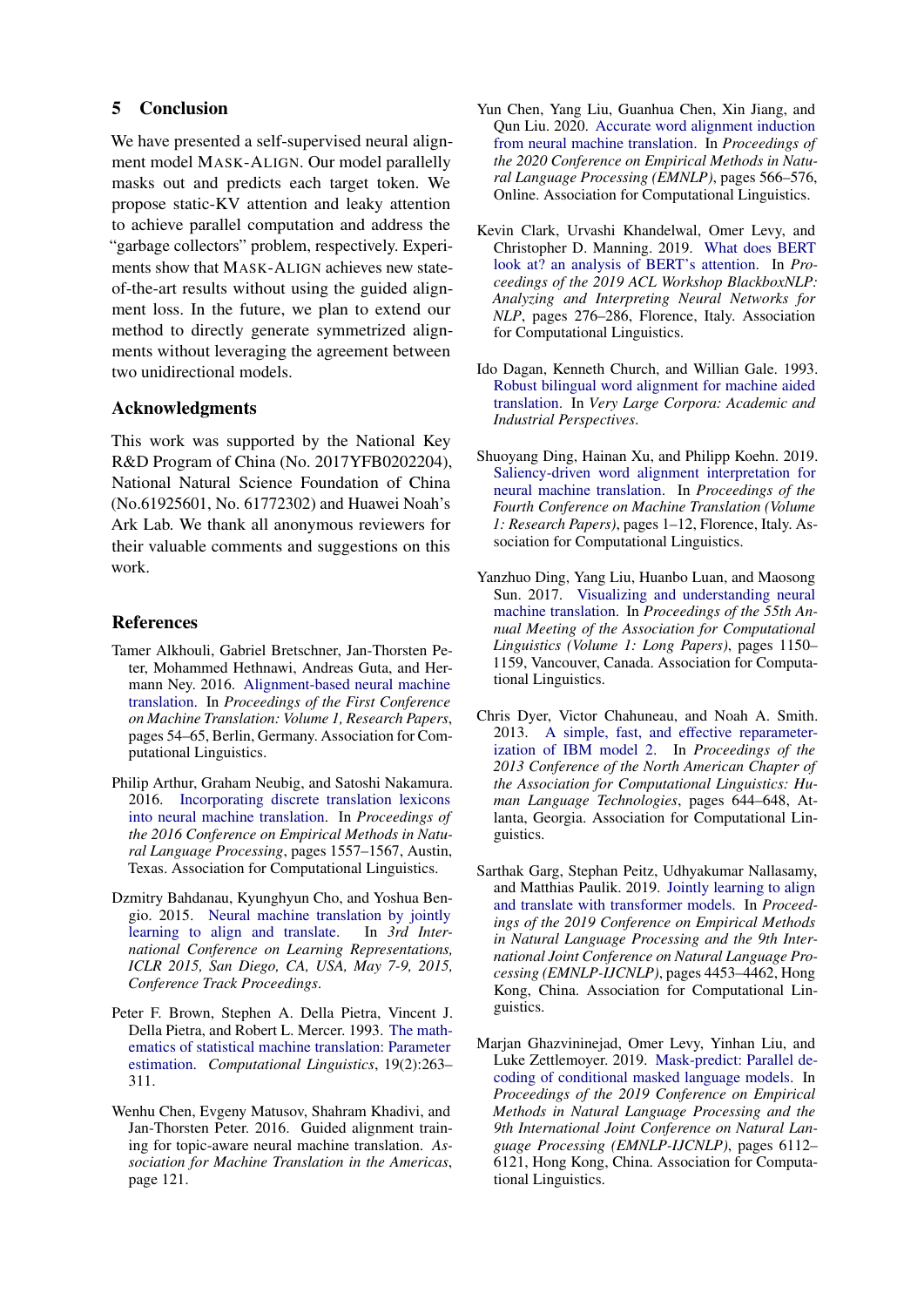- <span id="page-9-3"></span>Eva Hasler, Adria de Gispert, Gonzalo Iglesias, and ` Bill Byrne. 2018. [Neural machine translation decod](https://doi.org/10.18653/v1/N18-2081)[ing with terminology constraints.](https://doi.org/10.18653/v1/N18-2081) In *Proceedings of the 2018 Conference of the North American Chapter of the Association for Computational Linguistics: Human Language Technologies, Volume 2 (Short Papers)*, pages 506–512, New Orleans, Louisiana. Association for Computational Linguistics.
- <span id="page-9-10"></span>Jungo Kasai, James Cross, Marjan Ghazvininejad, and Jiatao Gu. 2020. [Non-autoregressive machine trans](http://proceedings.mlr.press/v119/kasai20a.html)[lation with disentangled context transformer.](http://proceedings.mlr.press/v119/kasai20a.html) In *Proceedings of the 37th International Conference on Machine Learning, ICML 2020, 13-18 July 2020, Virtual Event*, volume 119 of *Proceedings of Machine Learning Research*, pages 5144–5155. PMLR.
- <span id="page-9-12"></span>Goro Kobayashi, Tatsuki Kuribayashi, Sho Yokoi, and Kentaro Inui. 2020. Attention module is not only a weight: Analyzing transformers with vector norms. In *Proceedings of the 2020 Conference on Empirical Methods in Natural Language Processing and the 10th International Joint Conference on Natural Language Processing (EMNLP-IJCNLP)*.
- <span id="page-9-0"></span>Philipp Koehn, Franz J. Och, and Daniel Marcu. 2003. [Statistical phrase-based translation.](https://www.aclweb.org/anthology/N03-1017) In *Proceedings of the 2003 Human Language Technology Conference of the North American Chapter of the Association for Computational Linguistics*, pages 127–133.
- <span id="page-9-7"></span>Xintong Li, Guanlin Li, Lemao Liu, Max Meng, and Shuming Shi. 2019. [On the word alignment from](https://doi.org/10.18653/v1/P19-1124) [neural machine translation.](https://doi.org/10.18653/v1/P19-1124) In *Proceedings of the 57th Annual Meeting of the Association for Computational Linguistics*, pages 1293–1303, Florence, Italy. Association for Computational Linguistics.
- <span id="page-9-14"></span>Percy Liang, Ben Taskar, and Dan Klein. 2006. [Align](https://www.aclweb.org/anthology/N06-1014)[ment by agreement.](https://www.aclweb.org/anthology/N06-1014) In *Proceedings of the Human Language Technology Conference of the NAACL, Main Conference*, pages 104–111, New York City, USA. Association for Computational Linguistics.
- <span id="page-9-15"></span>Chunyang Liu, Yang Liu, Maosong Sun, Huanbo Luan, and Heng Yu. 2015. [Generalized agreement for](https://doi.org/10.18653/v1/D15-1210) [bidirectional word alignment.](https://doi.org/10.18653/v1/D15-1210) In *Proceedings of the 2015 Conference on Empirical Methods in Natural Language Processing*, pages 1828–1836, Lisbon, Portugal. Association for Computational Linguistics.
- <span id="page-9-16"></span>Yang Liu, Qun Liu, and Shouxun Lin. 2005. [Log](https://doi.org/10.3115/1219840.1219897)[linear models for word alignment.](https://doi.org/10.3115/1219840.1219897) In *Proceedings of the 43rd Annual Meeting of the Association for Computational Linguistics (ACL'05)*, pages 459– 466, Ann Arbor, Michigan. Association for Computational Linguistics.
- <span id="page-9-11"></span>Robert C. Moore. 2004. [Improving IBM word align](https://doi.org/10.3115/1218955.1219021)[ment model 1.](https://doi.org/10.3115/1218955.1219021) In *Proceedings of the 42nd Annual Meeting of the Association for Computational Linguistics (ACL-04)*, pages 518–525, Barcelona, Spain.
- <span id="page-9-18"></span>Franz Josef Och and Hermann Ney. 2000. [Improved](https://doi.org/10.3115/1075218.1075274) [statistical alignment models.](https://doi.org/10.3115/1075218.1075274) In *Proceedings of the 38th Annual Meeting of the Association for Computational Linguistics*, pages 440–447, Hong Kong. Association for Computational Linguistics.
- <span id="page-9-6"></span>Franz Josef Och and Hermann Ney. 2003. [A systematic](https://doi.org/10.1162/089120103321337421) [comparison of various statistical alignment models.](https://doi.org/10.1162/089120103321337421) *Computational Linguistics*, 29(1):19–51.
- <span id="page-9-4"></span>Santanu Pal, Sudip Kumar Naskar, Mihaela Vela, Qun Liu, and Josef van Genabith. 2017. [Neural auto](https://www.aclweb.org/anthology/E17-2056)[matic post-editing using prior alignment and rerank](https://www.aclweb.org/anthology/E17-2056)[ing.](https://www.aclweb.org/anthology/E17-2056) In *Proceedings of the 15th Conference of the European Chapter of the Association for Computational Linguistics: Volume 2, Short Papers*, pages 349–355, Valencia, Spain. Association for Computational Linguistics.
- <span id="page-9-9"></span>Jan-Thorsten Peter, Arne Nix, and Hermann Ney. 2017. Generating alignments using target foresight in attention-based neural machine translation. *The Prague Bulletin of Mathematical Linguistics*, 108(1):27–36.
- <span id="page-9-13"></span>Sara Sabour, Nicholas Frosst, and Geoffrey E. Hinton. 2017. [Dynamic routing between capsules.](https://proceedings.neurips.cc/paper/2017/hash/2cad8fa47bbef282badbb8de5374b894-Abstract.html) In *Advances in Neural Information Processing Systems 30: Annual Conference on Neural Information Processing Systems 2017, December 4-9, 2017, Long Beach, CA, USA*, pages 3856–3866.
- <span id="page-9-17"></span>Rico Sennrich, Barry Haddow, and Alexandra Birch. 2016. [Neural machine translation of rare words](https://doi.org/10.18653/v1/P16-1162) [with subword units.](https://doi.org/10.18653/v1/P16-1162) In *Proceedings of the 54th Annual Meeting of the Association for Computational Linguistics (Volume 1: Long Papers)*, pages 1715– 1725, Berlin, Germany. Association for Computational Linguistics.
- <span id="page-9-8"></span>Ilya Sutskever, Oriol Vinyals, and Quoc V. Le. 2014. [Sequence to sequence learning with neural networks.](https://proceedings.neurips.cc/paper/2014/hash/a14ac55a4f27472c5d894ec1c3c743d2-Abstract.html) In *Advances in Neural Information Processing Systems 27: Annual Conference on Neural Information Processing Systems 2014, December 8-13 2014, Montreal, Quebec, Canada*, pages 3104–3112.
- <span id="page-9-5"></span>Akihiro Tamura, Taro Watanabe, and Eiichiro Sumita. 2014. [Recurrent neural networks for word align](https://doi.org/10.3115/v1/P14-1138)[ment model.](https://doi.org/10.3115/v1/P14-1138) In *Proceedings of the 52nd Annual Meeting of the Association for Computational Linguistics (Volume 1: Long Papers)*, pages 1470– 1480, Baltimore, Maryland. Association for Computational Linguistics.
- <span id="page-9-2"></span>Zhaopeng Tu, Zhengdong Lu, Yang Liu, Xiaohua Liu, and Hang Li. 2016. [Modeling coverage for neu](https://doi.org/10.18653/v1/P16-1008)[ral machine translation.](https://doi.org/10.18653/v1/P16-1008) In *Proceedings of the 54th Annual Meeting of the Association for Computational Linguistics (Volume 1: Long Papers)*, pages 76–85, Berlin, Germany. Association for Computational Linguistics.
- <span id="page-9-1"></span>Ashish Vaswani, Noam Shazeer, Niki Parmar, Jakob Uszkoreit, Llion Jones, Aidan N. Gomez, Lukasz